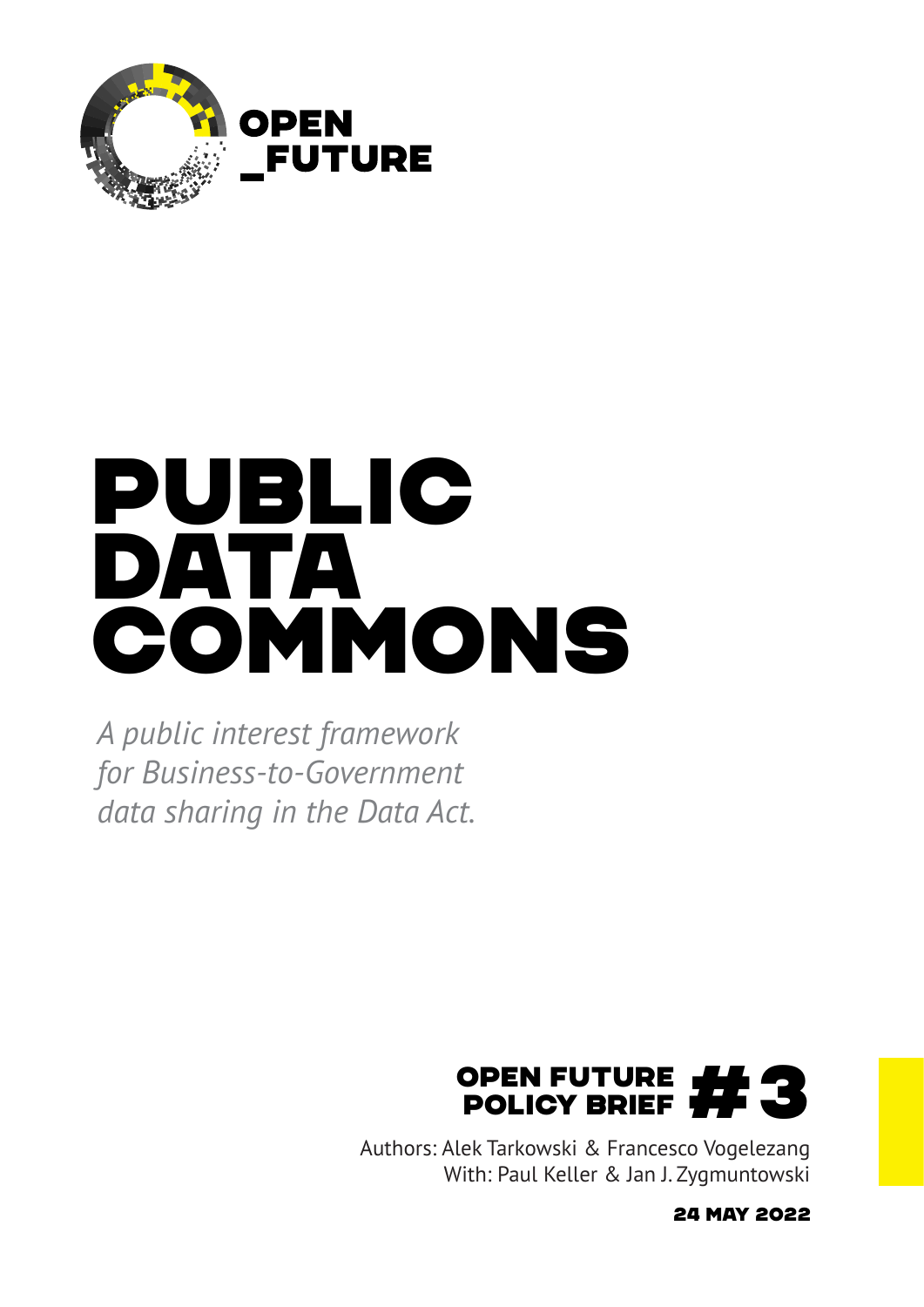## The issue in brief

It is by now a truism that data is a crucial resource in the digital era. Yet today access to data and the capacity to make use of data and to benefit from it are unevenly distributed. A new understanding of data is needed, one that takes into account a society-wide data sharing and value creation. This will solve power asymmetries related to data ownership and the capacity to use it, and fill the public value gap with regard to data-driven growth and innovation.

Public institutions are also in a unique position to safeguard the rule of law, ensure democratic control and accountability, and drive the use of data to generate non-economic value.

The "data sharing for public good" narratives have been presented for over a decade, arguing that privately-owned big data should be used for the public interest. The idea of the commons has attracted the attention of policymakers interested in developing institutional responses that can advance public interest goals. The concept of the data commons offers a generative model of property that is well-aligned with the ambitions of the European data strategy. And by employing the idea of the data commons, the public debate can be shifted beyond an opposition between treating data as a commodity or protecting it as the object of fundamental rights.

The European Union is uniquely positioned to deliver a data governance framework that ensures Business-to-Government (B2G) data sharing in the public interest. The policy vision for such a framework has been presented in the European strategy for data, and specific recommendations for a robust B2G data sharing model have been made by the Commission's high-level expert group.

There are three connected objectives that must be achieved through a B2G data sharing framework. Firstly, access to data and the capacity to make use of it needs to be ensured for a broader range of actors. Secondly, exclusive corporate control over data needs to be reduced. And thirdly, the information power of the state and its generative capacity should be strengthened.

Yet the current proposal for the Data Act fails to meet these goals, due to a narrow B2G data sharing mandate limited only to situations of public emergency and exceptional need.

This policy brief therefore presents a model for public interest B2G data sharing, aimed to complement the current proposal. This framework would also create a robust baseline for sectoral regulations, like the recently proposed Regulation on the European Health Data Space. The proposal includes the creation of the European Public Data Commons, a body that acts as a recipient and clearinghouse for the data made available.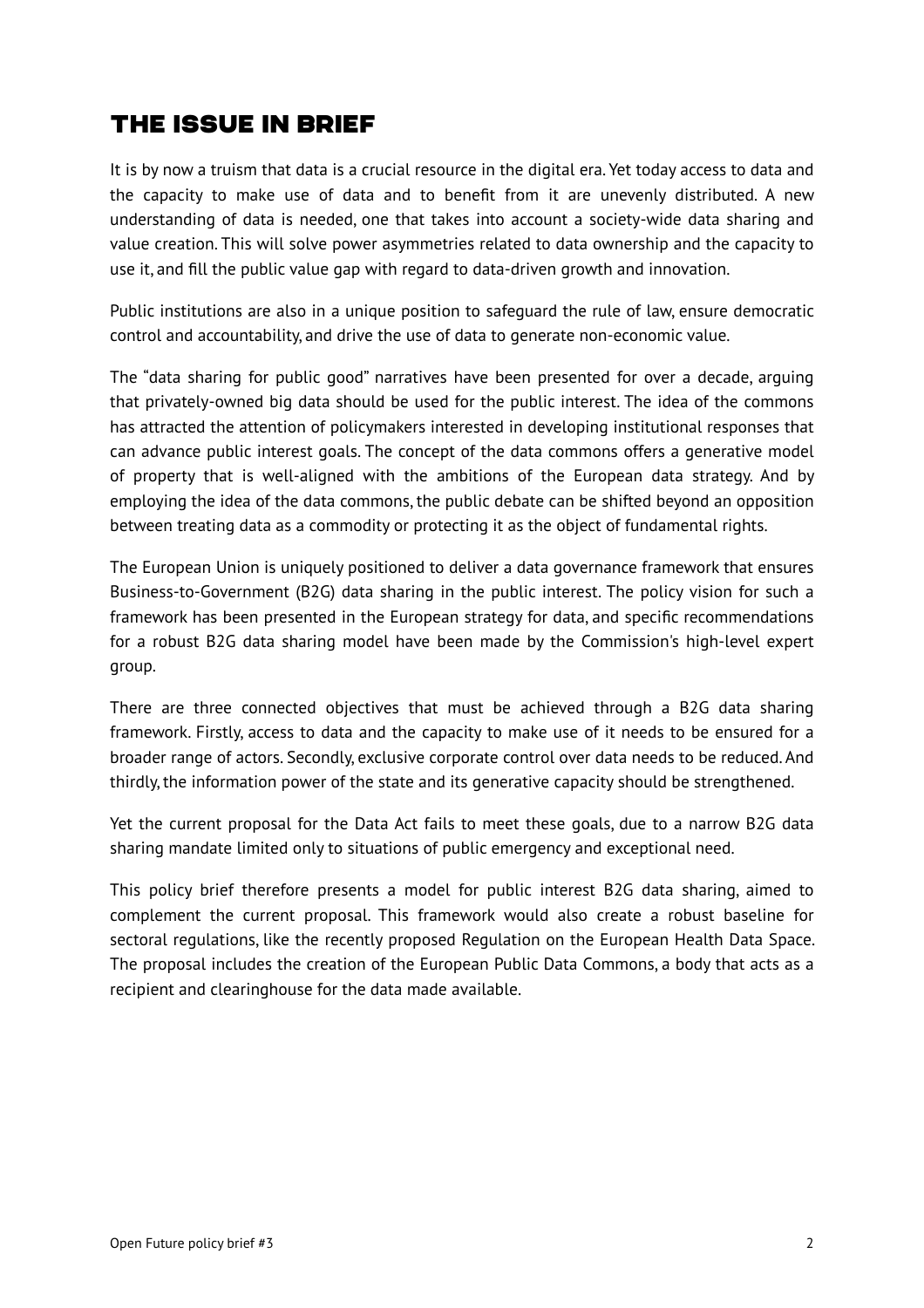# The need for a public interest data sharing **MANDATE**

It is by now a truism that data is a crucial resource in the digital era. Manifold metaphors aim to express its strategic role, by framing it as akin to raw natural resources or infrastructure. The need to harness the power of data is expressed almost ubiquitously, across all sectors. Yet, in reality, access to data and the capacity to make use of data and to benefit from it are unevenly distributed.

The quantity of data harvested by commercial companies is growing. Data-driven business models are at the heart of corporate strategies, leading to an unprecedented centralization of not just economic power, but also broader social and political power. And adding to this, data held by corporate data holders is de facto their property, even if it retains legal status and economic connotations as a public good and as a non-rivalrous resource. These data holders function as gatekeepers, controlling and in many cases restricting access to data, largely through technological measures[.1](#page-13-0)

<span id="page-2-1"></span><span id="page-2-0"></span>The current data economy is therefore based primarily on the appropriation and extraction of social resources, for profit, through data. And in turn privatization of data serves corporate profits rather than the common good, in particular because data access, when provided, is skewed towards private actors[.](#page-13-1)<sup>[2](#page-13-1)</sup> We face a spiral movement that sucks value away from the public sphere and into the private sector. This very much resembles a "one-sided commons" where data is free to be captured and exploited by private actors but no obligation exists to contribute back $3$ 

<span id="page-2-3"></span><span id="page-2-2"></span>Data is often seen as an economic asset that should be exclusively available to private companies to realize economic gains and consolidate competitive advantages. Even data sharing is interpreted as means for attaining competitive value[.](#page-13-3)<sup>[4](#page-13-3)</sup> This attitude was the central element of submissions from industry stakeholders to the [Commission's public consultation](https://ec.europa.eu/info/law/better-regulation/have-your-say/initiatives/13045-Data-Act-&-amended-rules-on-the-legal-protection-of-databases/feedback_en?p_id=24828813) on the Data Act, and in the [industry letter](https://www.euractiv.com/section/digital/news/industry-readies-to-fight-the-commissions-data-act-proposal/) sent to Commissioner Breton just before the publication of the proposal for this act. These responses portray data as a pure economic asset functioning in markets that should at all costs be protected from external interference – even if outcomes of such interference would be welfare-enhancing.

#### *Data asymmetries favor the private sector*

<span id="page-2-5"></span><span id="page-2-4"></span>It is a fallacy to assume that commercial actors have the capacity to make full and optimal use of data[.](#page-13-4) 8[5](#page-13-4)% of all-generated data is never used, not even once.<sup>5</sup> The main reason is that those who could create value by using the data have no access. Data monopolization bears therefore negative externalities on society, by limiting data-driven innovation and growth. And in turn, it is broader data usage that is aligned with the common good. Access to data should be seen as a means of not just achieving economic gains, but also of fulfilling a variety of individual users' rights, such as freedom of expression, information, services and competition.[6](#page-13-5)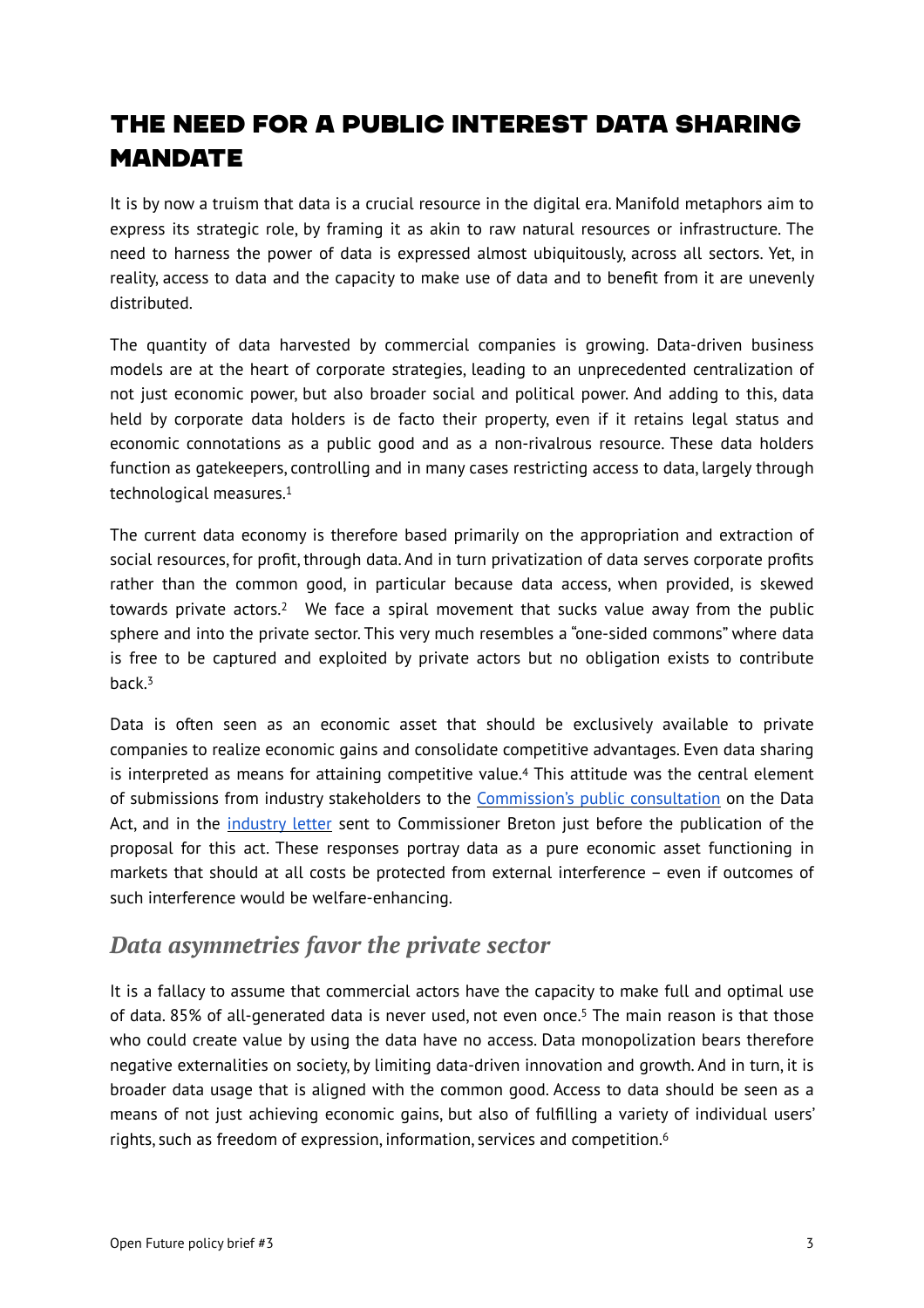<span id="page-3-0"></span>We are therefore facing today not a shortage of data, but an asymmetry in access and capacity to use data. Such data asymmetry is at the heart of the current platformization trends and further strengthensthe market dominance of a very few tech corporations.<sup>[7](#page-13-6)</sup> To justify their restrictive stance, companies typically invoke either the need to preserve their competitiveness in the market or to protect the privacy of users.[8](#page-13-7)

<span id="page-3-2"></span><span id="page-3-1"></span>Limited access to data is in particular a challenge for public bodies, as demonstrated by the recent [Global Data Barometer,](https://globaldatabarometer.org/) and the [World Bank's social contract for data](https://wdr2021.worldbank.org/stories/the-social-contract-for-data/). At the same time, the integrity and capacities of the public sector are questioned, while portraying private sector effortsas the "gold standard" of data-driven solutions.<sup>[9](#page-13-8)</sup> Evgeny Morozov described this as the "big data, small government" trend: a shift from a prevalent fear of surveillance to a willingness to delegate public interventions to private companies. Technological solutionism and glorification of private companies went hand in hand with distrust towards public action[.10](#page-13-9)

#### <span id="page-3-3"></span>*Solving the public sector value gap*

<span id="page-3-5"></span><span id="page-3-4"></span>What is needed is a new understanding of data which takes into account society-wide data sharing and value creation. Data is more than a simple commodity that can be simply extracted, commodified, controlled, and exploited to derive individual profits[.](#page-13-10)<sup>[11](#page-13-10)</sup> Data production and sharing also embodies relations, which make it a common resource that can benefit the public interest[.](#page-13-11)<sup>[12](#page-13-11)</sup> In order to achieve this, the relevant institutional level needs to be identified, at which these collective interests can coalesce and be governed. Public institutions are also in a unique position to safeguard the rule of law, ensure democratic control and accountability, and to drive the use of data to generate non-economic value.

The Open Data movement has for over a decade promoted forms of data sharing in the public interest. These have become in some cases the standard approach to data governance, but have been also limited to government, academic and institutional milieus. And while the idea of data sharing for the public good has been gaining relevance among policymakers, the absence of a relevantdata governance platform led to limited and fragmented results.<sup>[13](#page-13-12)</sup> Proposals for the sharing of private data for the public good can be seen as a reversal of the concept of public sector information, as enshrined in the Open Data Directive.[14](#page-13-13)

<span id="page-3-8"></span><span id="page-3-7"></span><span id="page-3-6"></span>And in turn, the concept of corporate "data philanthropy" has led to only a few relevant initiatives. During the pandemic, several relevant cases of Business-to-Government (B2G) data sharing took the shape of private-public partnerships, such as [Meta's Data for Good initiative,](https://dataforgood.facebook.com/) or [Google's Community Mobility Reports](https://www.google.com/covid19/mobility/). These laudable initiatives have reinvigorated public action worldwide in the field of health; yet, they constitute the exception to the rule, as they remain isolated efforts. The recently published "[State of Open Data Policy: Repository of Recent](https://docs.google.com/document/d/1J_YJb_mPwFLXVSuJBNK0pudIGKT9ARk0Gbw4ojW6qQo/edit) [Developments](https://docs.google.com/document/d/1J_YJb_mPwFLXVSuJBNK0pudIGKT9ARk0Gbw4ojW6qQo/edit)" confirms the worldwide lack of B2G data sharing initiatives. Private companies face a dilemma, where the perceived value of sharing data is limited, while the associated risks arehigh (at least potentially).<sup>[15](#page-13-14)</sup> As a result, data is preferably stored in house and utilized as a competitive asset instead of a society-oriented good.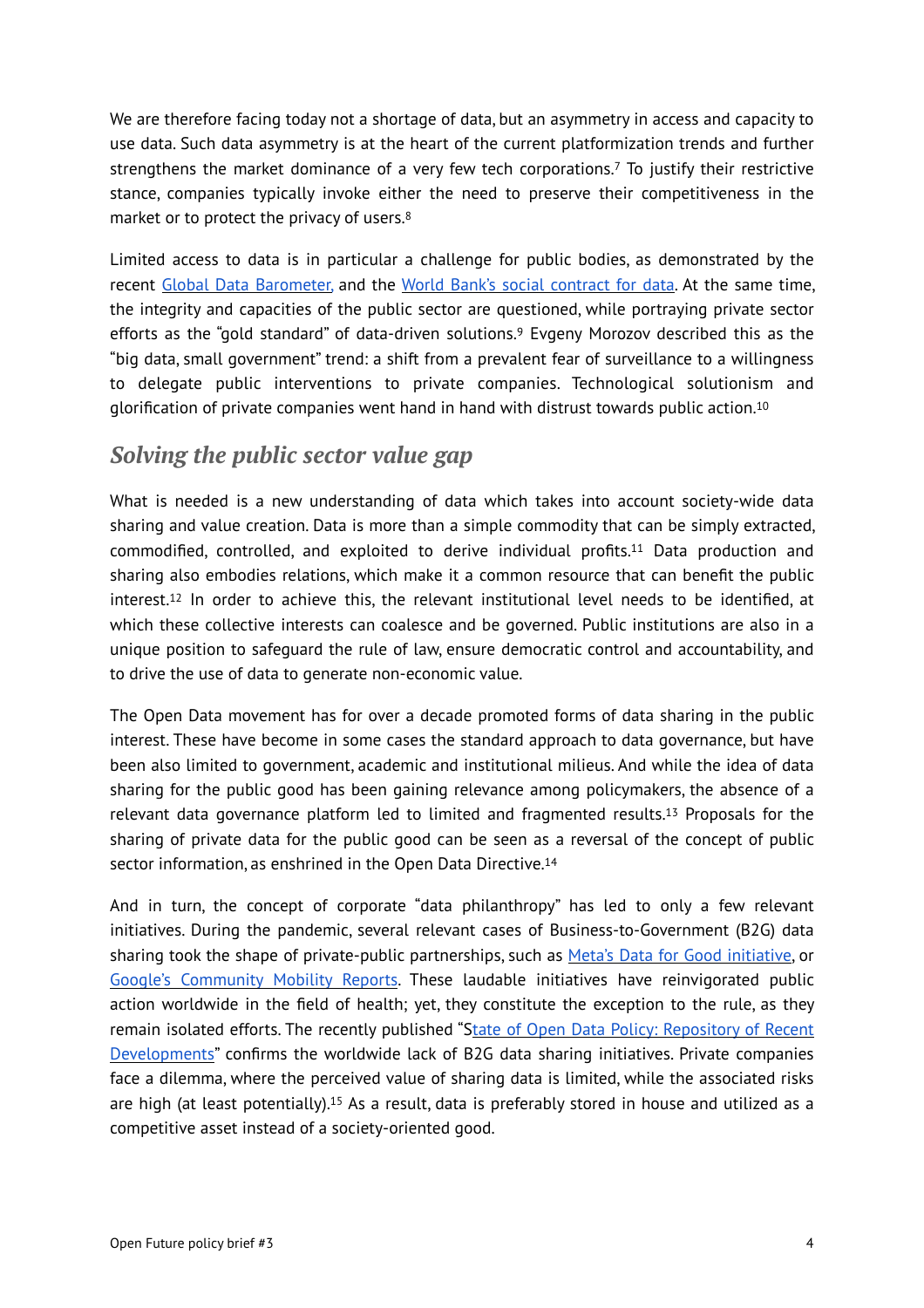#### *Building a public data commons*

<span id="page-4-0"></span>The "data sharing for public good" narratives can be traced at least back to 2011, when the United Nations popularized the concept of "data commons": using privately-owned big data for sustainabledevelopment and humanitarian action.<sup>[16](#page-13-15)</sup> The concept of the data commons is crucial, as it defines both values and institutional setups necessary for valuing access and freedom to operate, over the power to appropriate.[17](#page-13-16)

<span id="page-4-1"></span>The idea of the commons has attracted the attention of policymakers interested in developing institutional responses that can advance public interest goals and that oppose a conceptualization of data as a pure economic commodity. Pioneered by the work of Elinor Ostrom on the commons as the governance of common-pool resources, this framework has subsequently been extended to information and data governance in the digital age[.](#page-13-17)<sup>[18](#page-13-17)</sup> Typically, these have taken the shape of open-science and open-access initiatives.

<span id="page-4-4"></span><span id="page-4-3"></span><span id="page-4-2"></span>Recent accounts have also advocated for common-pool governance frameworks to better protect users' right to privacy and personal data protection[.](#page-13-18)<sup>[19](#page-13-18)</sup> Commons-based production systems have also been described as an alternative to neoliberal, extractive approaches characteristic of today'scapitalism.<sup>[20](#page-13-19)</sup> More recently, contributions have advanced a commons-based framework to enhance users' access rights to non-personal data as well as to collectively govern data via public data commons: institutional mechanisms that can facilitate the fulfillment of public interest goals[.21](#page-13-20)

<span id="page-4-5"></span>The concept of data commons is also relevant as a generative model of property that is wellaligned both with the structural characteristics of data as a resource, but also with the ambitions of European data governance policies. In 2018, Mariana Mazzucato argued that a public data repository should own the public's data and use it to "shape the digital economy in a way that satisfies public needs"[.22](#page-14-0)

<span id="page-4-7"></span><span id="page-4-6"></span>Commons-based approaches stimulate "a virtuous circle between the spillovers from certain uses and the social demand for access and social goods"[.](#page-14-1)<sup>[23](#page-14-1)</sup> In this sense, data commons can also be understood as public infrastructure: one that can be consumed in a non-rivalrous way, for which demand is driven by productive activities, and which serves as input for a wide range of downstream goods and services, both public and private.[24](#page-14-2)

<span id="page-4-8"></span>By employing the concept of the data commons, the public debate can be shifted beyond an opposition between treating data as a commodity or protecting it as the object of fundamental rights. The commons become the third possible approach, offering a generative model that generates not just economic but also social value, and that serves to protect basic rights.

<span id="page-4-9"></span>The limited success of voluntary action, coupled with the growing power imbalances, necessitate public intervention[.](#page-14-3)<sup>[25](#page-14-3)</sup> This will help to translate a moral imperative of data sharing into an actionable and sustainable framework, a foundation for further data-driven development of the society.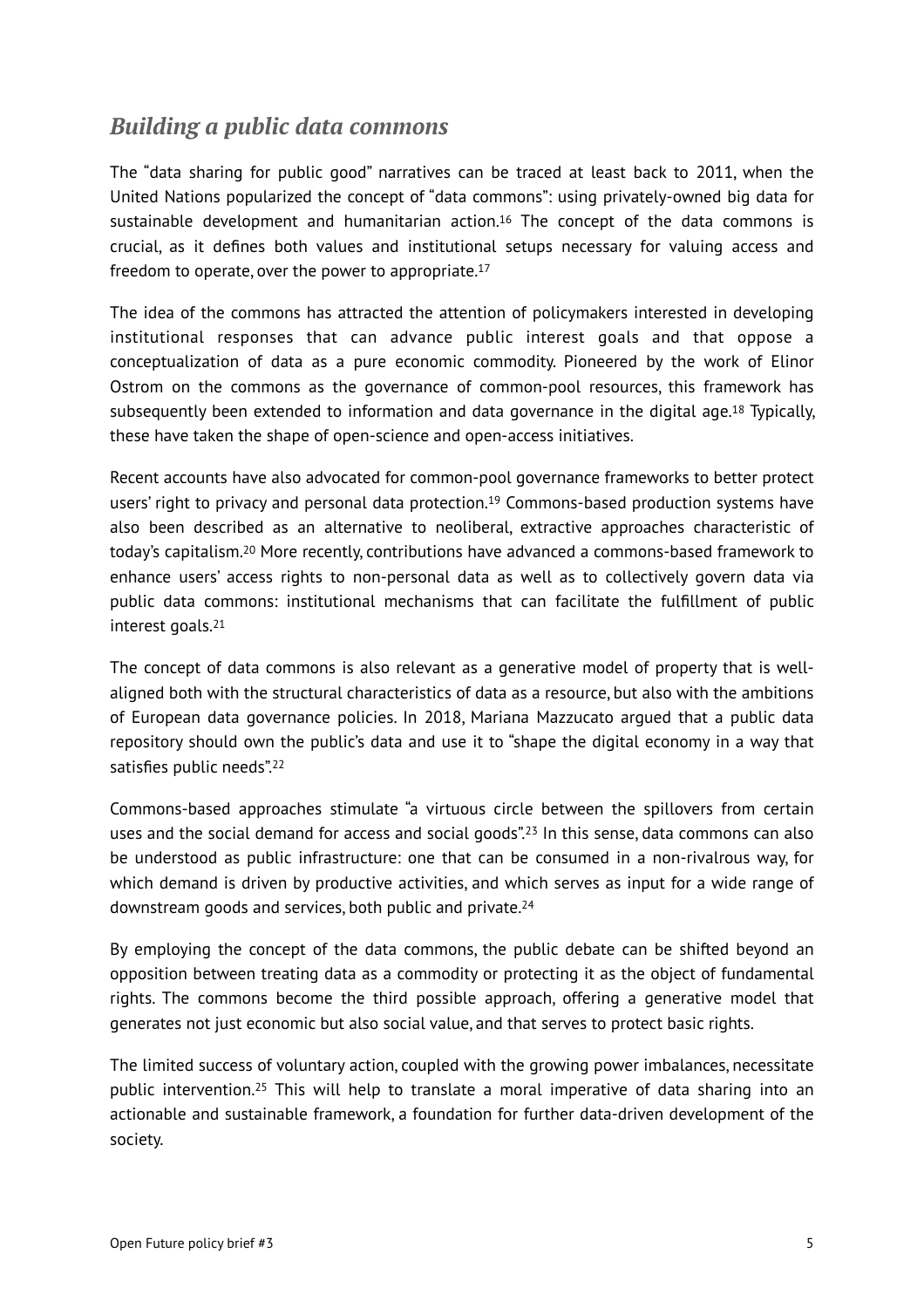### *B2G data sharing in the European data strategy*

<span id="page-5-0"></span>The European Union is today in a unique position to make the "data for public good" vision a reality, secured by a strong mandate for B2G data sharing. This operation is necessary if Europe is to "become a leading role model for a society empowered by data to make better decisions – inbusiness and the public sector", as declared in the European Strategy for Data.<sup>[26](#page-14-4)</sup> It declares that "the winners of today will not necessarily be the winners of tomorrow". Data sharing mandates for the public good can help ensure, that public institutions –and by virtue the whole society – will be among the winners, and not just commercial unicorns and corporations.

<span id="page-5-1"></span>The strategy states that "making more data available and improving the way in which data is used is essential for tackling societal, climate and environment-related challenges, contributing to healthier, more prosperous and more sustainable societies"[.](#page-14-5)<sup>[27](#page-14-5)</sup> Achieving this goal requires not only public Open Data efforts to continue, but also securing the reverse: the availability of private data for public interest uses.

The strategy includes a powerful vision of the transformation of the data-driven markets. From the current state, in which the markets are dominated by a handful of Big Tech firms that hold the world's data – to one in which common data spaces change the rules for accessing and using data, and thus redistribute value. The Data Act is proposed as a regulatory measure that ensures greater balance in the distribution of the value[.28](#page-14-6)

<span id="page-5-2"></span>Thus, there are three connected objectives that need to be achieved in order to create a more just data-driven society. Firstly, access to data and the capacity to make use of it needs to be ensured for a broader range of actors. Secondly, exclusive corporate control over data needs to be reduced. And thirdly, the information power of the state and its generative capacity should be strengthened.<sup>29</sup>Business-to-government data sharing mandates can serve all of these goals.

# <span id="page-5-3"></span>STATE OF PLAY - B2G DATA SHARING IN THE DATA **ACT**

Chapter V of the proposed Data Act introduces new rules for making privately-held data available to public sector bodies, but limits them to situations of exceptional need. These can occur in two situations, which are defined in article 15:

\_ when data is necessary to respond to a public emergency; or

\_ when data is necessary to prevent a public emergency, assist recovery from a public emergency, and to fulfill a specific task in the public interest.

Concerning the first scenario, public emergencies are defined in article 2 (10) as "exceptional situations negatively affecting the population of the Union, a Member State or part of it, with a risk of serious and lasting repercussions on living conditions or economic stability, or the substantial degradation of economic assets in the Union or the relevant Member State(s)". Article 16 also stipulates that privately-held data cannot be requested by public bodies for law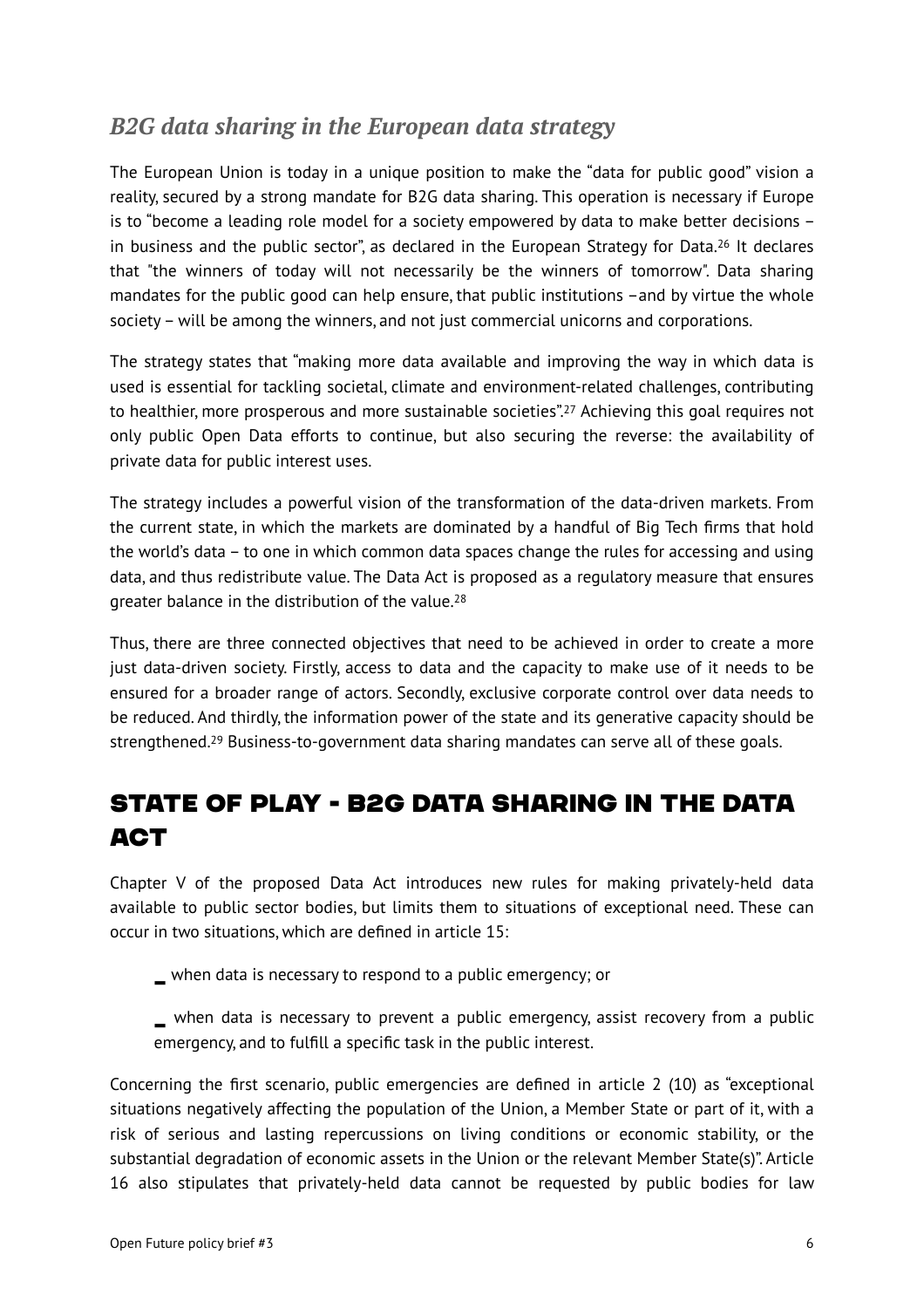enforcement purposes. Recital 57 further clarifies that such a definition covers public health emergencies, emergencies resulting from environmental degradation and major natural disasters as well as human-induced major disasters, such as major cybersecurity incidents. In these situations, public bodies can request access to privately-owned data for free.

In the second scenario, public bodies can request data to prevent a public emergency and assist recovery from a public emergency. Additionally, they can request the data in situations where it is necessary to fulfill a specific task in the public interest, that has been explicitly provided by law. In these circumstances, the requesting public body needs to demonstrate that there are no other available means to obtain such data, including existing obligations or purchasing the data on the market. In addition, the requesting public sector body must show that the obtaining of data would substantially reduce the administrative burden for data holders or other enterprises. As these justifications are not strongly related to emergency response, the Commission proposal allows for private sector compensation at the level of incurred marginal costs, plus a "reasonable margin" (article 20).

Across both of these scenarios, a set of obligations for public and private bodies engaging in B2G data sharing is defined. On the one hand, public bodies, when requesting access, need to define the purpose, demonstrate exceptional need, make sure that the request is proportionate to the need, and not make it available for reuse (article 17). In addition, they must destroy the data after having fulfilled the stated need, as well as take all appropriate measures to preserve the confidentiality of commercially sensitive information (article 19). On the other hand, private bodies, in line with the principle of data minimization, shall transmit as little data as possible and are obliged to make data available without undue delay. Furthermore, they have to pseudonymize the data insofar as the request can be fulfilled with pseudonymized data. An overall exception applies to the scope of the proposal where data sharing rules do not apply to small and micro enterprises – less than 50 employees and annual turnover and/or balance of less than €10M (article 14).

In article 21, the proposal sets the conditions for the reuse of privately shared data by third parties. Accordingly, the public sector body can share the data with individuals or organizations carrying out scientific research or with national statistical institutions and Eurostat. This can be done under the condition that the initial data holder is notified. To be eligible, third parties "shall act on a not-for-profit basis or in the context of a public-interest mission recognized in Union or Member State law". In addition, they shall not be subject to "decisive influence" by commercial undertakings or should provide preferential access to their research results. When reusing the data, third pirates shall not use the data for any other purpose, implement technical and organizational measures to protect personal data, and destroy the data after having fulfilled the stated need.

Finally, in cases of cross-border requests, the requesting public body established in another MS must first notify the competent authority of that MS. After receiving notification, the competent authority must advise the requesting public sector body of the need, if any, to cooperate with public sector bodies of the MS in which the data holder is based, with the aim of reducing administrative burdens on the concerned data holder (article 22).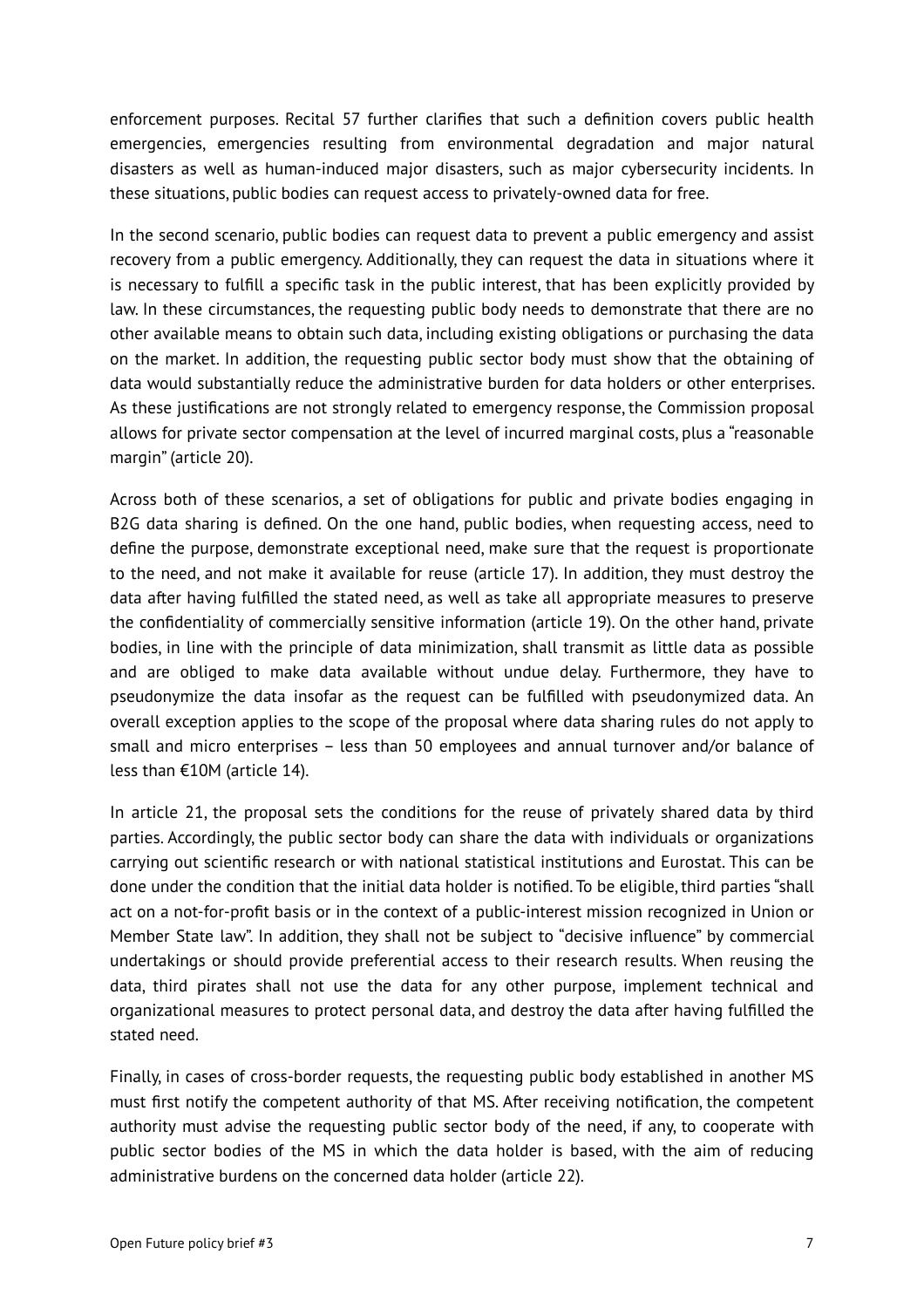## *Previous policies and proposals for B2G data sharing*

B2G data sharing policies have been adopted by a few EU Member States and serve as best practices and points of reference for European regulation on the matter. First is the French law for a Digital Republic (*[Loi pour une République numérique](https://www.legifrance.gouv.fr/loda/id/JORFTEXT000033202746/)*) which allows public sector bodies to access data that is held privately but linked to a public entity and its activities. Second is the [Finnish Forest Act](https://mmm.fi/en/forests/legislation), a sectoral regulation that establishes a public body tasked with gathering data about forestry. It can either access it based on a B2G data sharing mandate, purchase it from the market, or even collect it through crowdsourcing.

<span id="page-7-0"></span>At the same time, there are no existing B2G data sharing rules at the European level, other than mere reporting obligations[.](#page-14-8)<sup>[30](#page-14-8)</sup> This confirms the conclusions of the HLEG report, which notes the lack of harmonized standards across Member States.

<span id="page-7-1"></span>Recommendations for B2G data sharing have also been made by a range of states and international organizations across the world. The OECD report on Data Driven Innovation argues forbetter access to data by the public sector, $31$  justified by the non-exclusive nature of data. And the OECD "Recommendation on Enhancing Access to and Sharing of Data" urges governments to secure data access and sharing arrangements in the public interest.<sup>32</sup>

<span id="page-7-3"></span><span id="page-7-2"></span>A similar approach is recommended in the Indian "Report by the Committee of Experts on Non-Personal Data Governance Framework"[.](#page-14-11)<sup>[33](#page-14-11)</sup> B2G data sharing is recommended based on "sovereign purpose (such as national security or legal requirements), public interest purpose (policymaking or better delivery of services), or economic purpose (to provide for a level playing field or for a monetary consideration)". Also, the [UK National Data Strategy](https://www.gov.uk/government/publications/uk-national-data-strategy/national-data-strategy#data-1-3) aims to increase data availability within the public sector, by increasing availability and access procedures between public and private entities.

### *Background to the Commission proposal*

<span id="page-7-4"></span>The Commission's proposal builds on extensive prior work and studies. The first reference to B2G data sharing rules was contained in the 2017 Commission Communication on building a European data economy[.](#page-14-12)<sup>[34](#page-14-12)</sup> At that time, the idea of a reverse Public Sector Information (PSI) framework was introduced, to address the issue of access to data in the public interest. The concept refers to the 2013 PSI Directive (the precursor to the Open Data Directive), which laid down rules for the reuse of public data[.](#page-14-13)<sup>[35](#page-14-13)</sup> Analogously, reverse PSI was meant to facilitate access and reuse of privately-held data.

<span id="page-7-6"></span><span id="page-7-5"></span>This approach was mentioned in the [2017 workshop on access to privately-held data for public](https://ec.europa.eu/information_society/newsroom/image/document/2017-28/final_-_report_from_reverse_psi_workshop_B7FA94EE-FA15-1929-8BBA2754D0D2FBE9_45916.pdf) [bodies,](https://ec.europa.eu/information_society/newsroom/image/document/2017-28/final_-_report_from_reverse_psi_workshop_B7FA94EE-FA15-1929-8BBA2754D0D2FBE9_45916.pdf) where the Commission confirmed its overall ambition to foster access to privately-held data by public sector bodies. In the same year, the midterm review of Digital Single Market strategy tasked the Commission to "additionally look at the access, under clearly defined conditions, of privately-held data for public administrations for the execution of their public interest tasks"[.36](#page-14-14)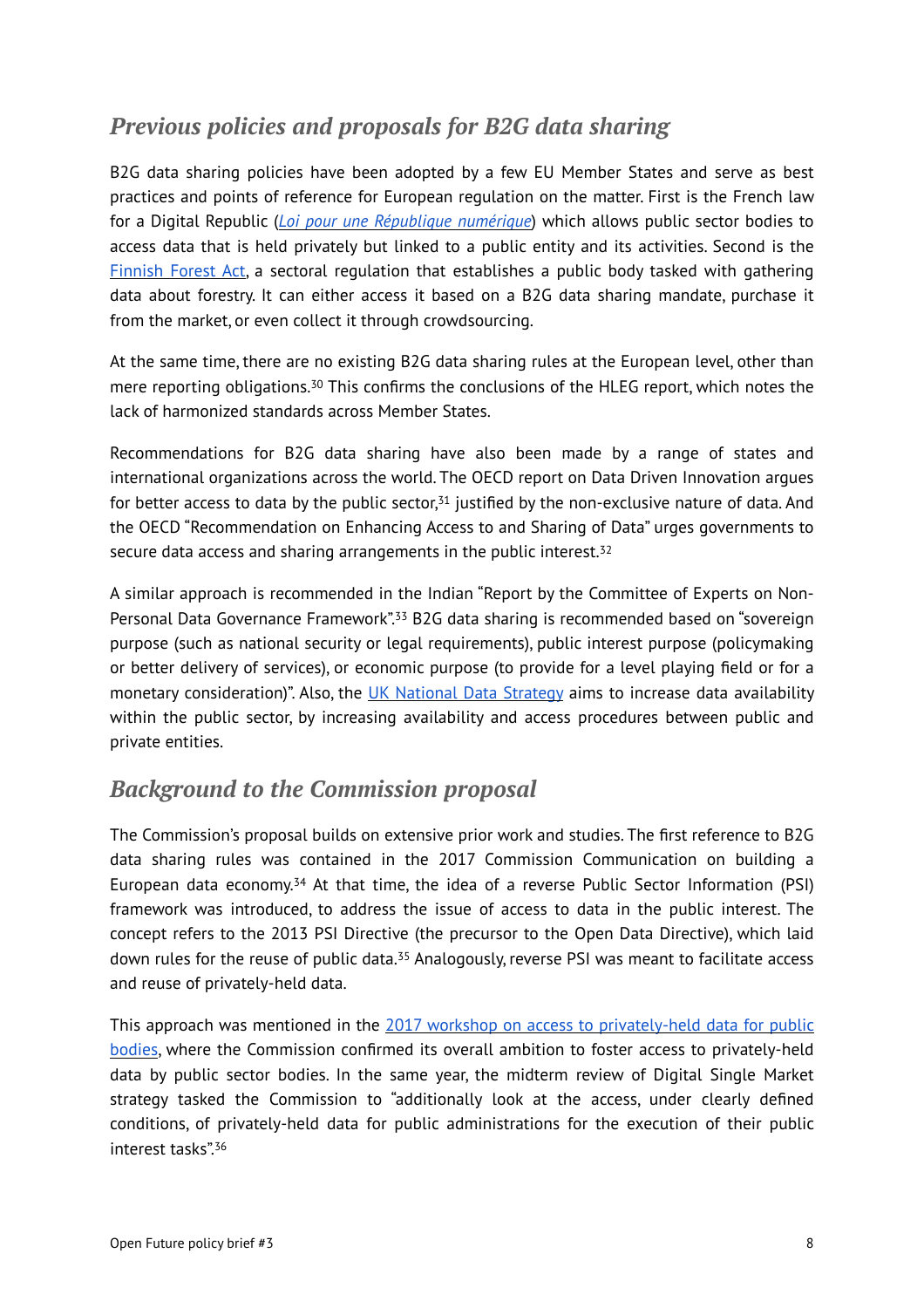<span id="page-8-0"></span>A year later, the Commission set up a high-level expert group (HLEG) on B2G data sharing and tasked it with developing recommendations for B2G provisions. The final report of the group urged the Commission to take ambitious steps to unlock the societal benefits arising from data, and to address the increasing fragmentation of data markets at the Member States level[.](#page-14-15)<sup>[37](#page-14-15)</sup> The HLEG identified an ongoing market failure, where the lack of available data was due to high prices charged by private entities, and to an overall lack of incentives to share data with public bodies.

To solve these problems, the HLEG proposed four recommendations. First, Member States were encouraged to develop national governance structures that could support B2G data sharing. Second, private and public bodies should create data stewards functions: individuals or teams within organizations that facilitate data sharing. Third, to overcome the problem of lack of incentives, the HLEG suggested giving public sector bodies preferential access conditions to certain categories of privately-held data. In addition, the report recommended that testing environments (sandboxes) are developed for public-private partnerships. Finally, to address ongoing market fragmentation, the HLEG urged the Commission to provide a minimum level of harmonization for B2G data sharing at the EU level, via horizontal rules based on "EU-wide public interest purposes". A flexible regulatory framework was recommended, where the Member States would have had the capacity to make data sharing mandatory for purposes that are particularly relevant to their national or local priorities.

### *The current B2G data sharing proposal is not enough*

The European Commission's proposal does not fulfill the ambitions of the European strategy for data, which presents a vision of data – including private data – used for the public good. Instead of proposing a framework for B2G data sharing and reuse, it offers only an ad hoc measure, to be used in emergencies and cases of special need.

A more ambitious option was considered, which was closer to the strong recommendations of the HLEG. It included a general mechanism for requesting the reuse of business data by public bodies, for any "duly justified purpose", without the need to demonstrate exceptional situations. Ultimately, it was not chosen. The decision-making process that led to this is described in the Impact Assessment Report[.](#page-14-16)<sup>38</sup> In the report, the evidence is reduced to a simple economic cost/ benefits analysis, which fails to capture any public value that B2G data sharing will generate.

<span id="page-8-1"></span>It is a paradox that measures that flip the logic of the Digital Single Market, by introducing provisions that transfer data and associated value from the private to the public sector, are ultimately assessed in almost purely economic terms.

The precarious state of the evidence base is most visible in the section, where the social and environmental impact of the stronger policy option is meant to be analyzed. The authors admit that while substantial social benefits of B2G data sharing can be expected, the support studies failed to quantify them. Authors of an accompanying study argue that "Even if such data were available, indirect value and externalities would not be appropriately considered (such as qualitative improvements in a product or service, new functionalities, better environmental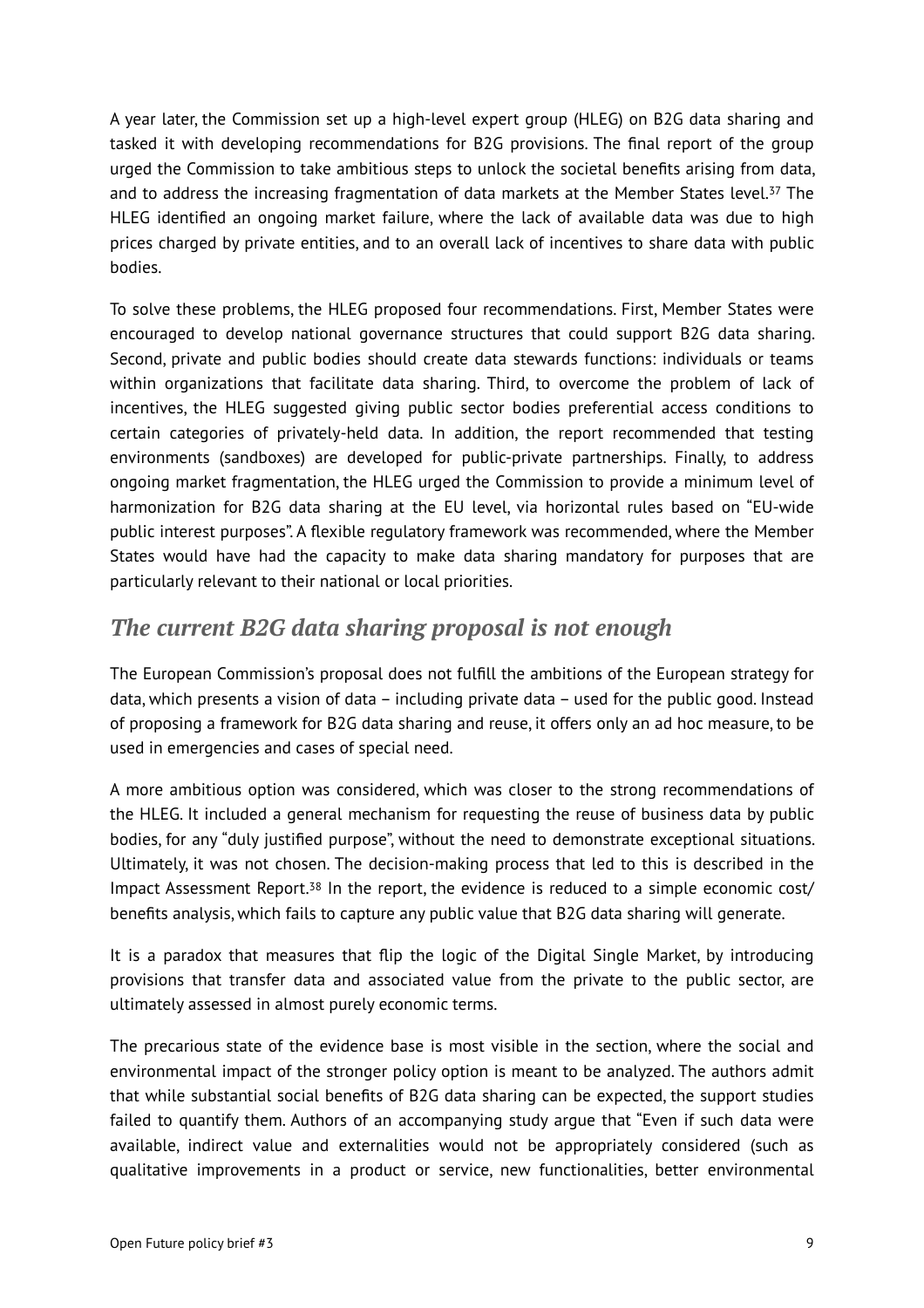<span id="page-9-0"></span>performance, etc.). These are elements that no existing study has been able to quantify reliably".[39](#page-14-17)

Ultimately, the documents accompanying the proposal do not provide clear evidence that there was an evidence-based reason to choose the weaker approach to B2G data sharing policies. As such, the decision should be seen as largely a political one - and surprising in the context of the Commission's ambition both to create new data value, and to curb the power of the dominant market players.

# A better approach: a model for public interest B2G data sharing

The proposal for the Data Act that was presented by the European Commission in February 2022 can still be amended to establish a stronger public interest Business to Government data sharing framework in the EU – one that goes beyond emergency and exceptional need situations. Such a framework would supplement emerging sectoral approaches to B2G data sharing  $-$  such as for the recent proposal for a Regulation on a European Health Data Space.<sup>[40](#page-14-18)</sup>

<span id="page-9-1"></span>We propose to modify the Commission's approach to B2G data sharing in the Data Act by adding an obligation to make data available based on clearly defined public interest criteria. Our proposal also includes establishing an EU level stewardship body to ensure data availability in the public interest: a public data commons[.](#page-14-19)<sup>[41](#page-14-19)</sup> This institution would steward the data not as a commodity, but as a shared asset, or a common good.

<span id="page-9-2"></span>This approach largely aligns with the recommendations of the HLEG on B2G data sharing, and with the stronger policy option that was considered  $-$  but not selected  $-$  by the European Commission during the preparatory work for the Data Act proposal.

#### *Data sharing in response to public emergencies*

For data access in emergencies and exceptional need situations, our proposal largely maintains the mechanism proposed by the Commission (see the flow on the left side of the diagram below). Here, the framework introduced in article 15(a) of the proposal is sound and proportionate in making sure that data is available free of charge to public sector bodies to address needs related to public emergencies.

To further streamline the procedures related to public emergencies, we propose to also include the purposes of "preventing public emergencies" and "assisting with the recovery from public emergencies" in the same mechanism (i.e. in these cases data must be made available free of charge and must be deleted by the receiving public sector body after the need has subsided).

#### *Data sharing in the public interest*

In addition, we are proposing a mechanism for private data that is shared for public interest purposes other than public emergencies (see the flow on the right side of the diagram below).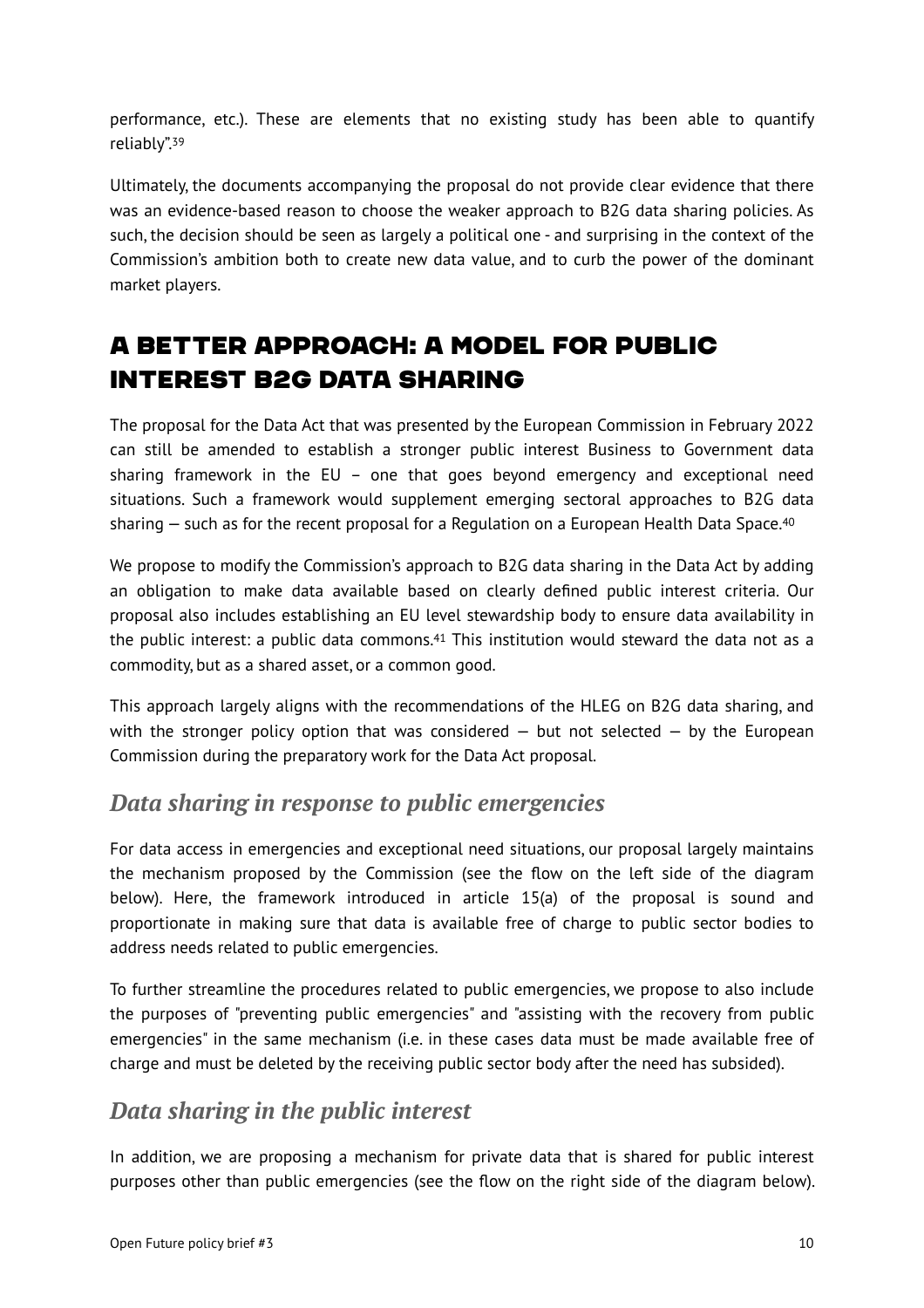Here the main additions to the proposal include the introduction of a public interest test carried out by national level competent authorities and the introduction of the European Public Data Commons, a European body that acts as a recipient and clearinghouse for the data made available by businesses.

In the model we are proposing, the national competent authorities would be tasked to evaluate requests made by a public sector body for access to B2G data based on public interest. This requires the introduction of a definition of public interest into the proposal that can serve as the basis for such evaluation.

We acknowledge that there is no single definition of public interest, as different publics will have different ways to understand public interest or public good. This points to a general rule, that public interest definition should itself be subject to democratic, participatory deliberation and governance. There is no complete list of public interest purposes – at the same time some public interest uses are obvious, such as those for securing public health and education, for combatting the climate crisis or for ensuring strong and just public institutions. We propose to use the term in line both with multiple "data for good" proposals and with the European strategy for data. Nevertheless, we are assuming that this general concept will be translated into a more specific framework during the implementation of the Data Act.

If requests to share data pass the public interest test carried out by the national competent authorities (meaning they meet the public interest definition, are proportionate and  $-$  where relevant — the data can be delivered in anonymized or pseudonymized form), the requested data will be provided to the European Public Data Commons. It would then make the data available to the public sector body that made the original request.

The main purpose of the European Public Data Commons is to serve as an aggregator that brings together data made available in response to public interest-based data requests and to act as a steward of the aggregated data. Further, requests for access to the data (or aggregated data sets containing the data) would be evaluated by the European Public Data Commons and could be made by other public sector bodies, research institutions, non-governmental organizations and small and medium enterprises fulfilling public interest goals.

This body should also have the capacity to provide legal and technical expertise, and serve as a competence center that supports and promotes the growth of B2G data sharing, and the reuse of such data. Finally, this institution should have a strong participatory governance model, ensuring that different stakeholders, including civil society and academia, are involved in decisionmaking.

Data holders (businesses) sharing data in response to public interest data sharing requests should be compensated in line with the compensation rules established in Article 20 of the proposed Data Act.

It is important to note that the European Public Data Commons that we are proposing here is not an open access commons – for example, an open data repository – that allows the reuse of the aggregated data by anyone and for any purpose. This means that the data stewarded by the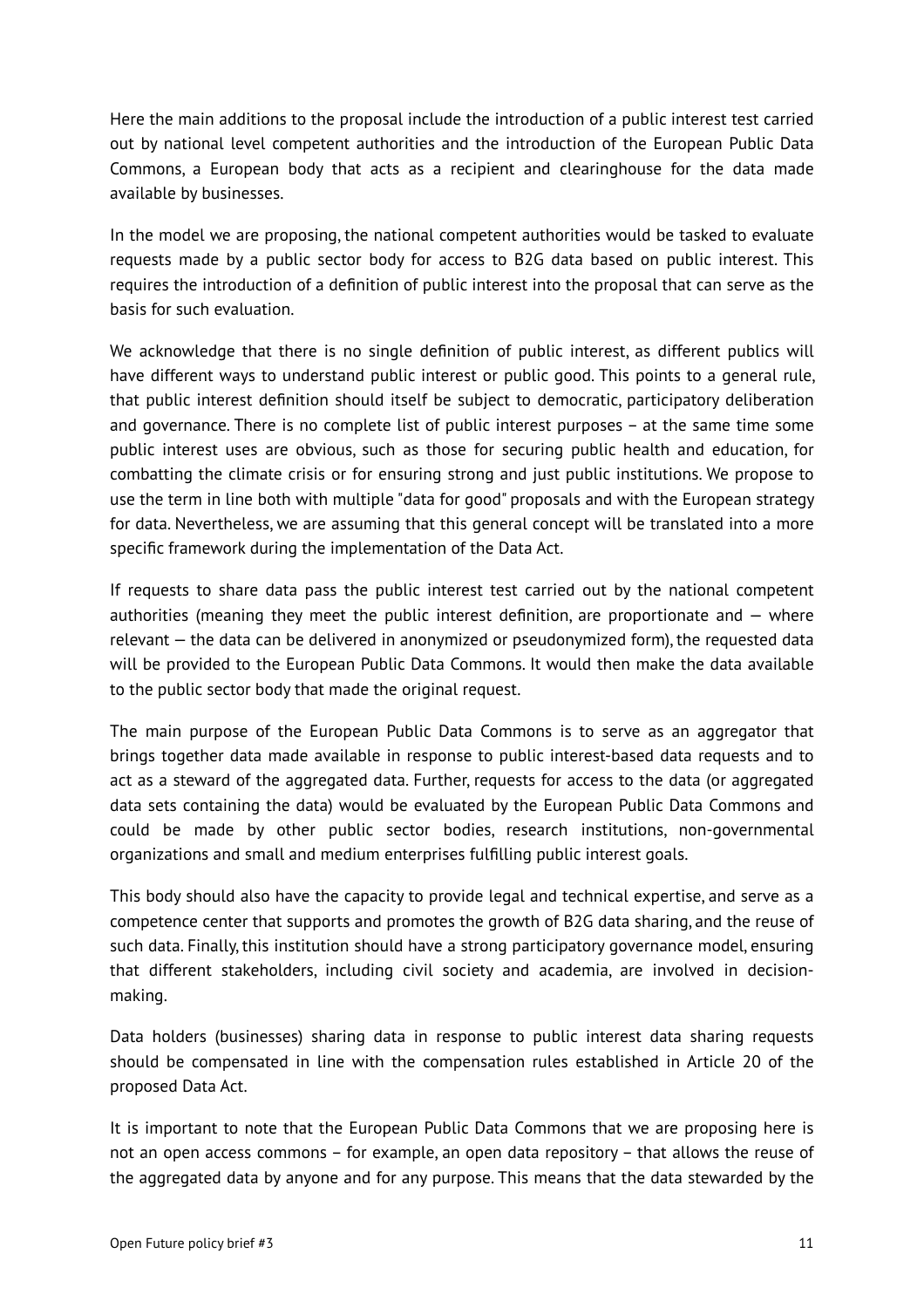European Public Data Commons does not automatically qualify as open data in the sense of the Open Data Directive. Instead, this data is stewarded based on clear societal objectives. This setup is a deliberate design choice that seeks to avoid data extraction by commercial entities that do not act in the public interest. Having said that, some data (especially non-personal data) might qualify to be shared as Open Data. Such data, upon a decision made by the Public Data Commons, should be made available through the European Open Data aggregator. Altogether, different data sharing arrangements should be seen as complementary and lying on one spectrum of data governance.

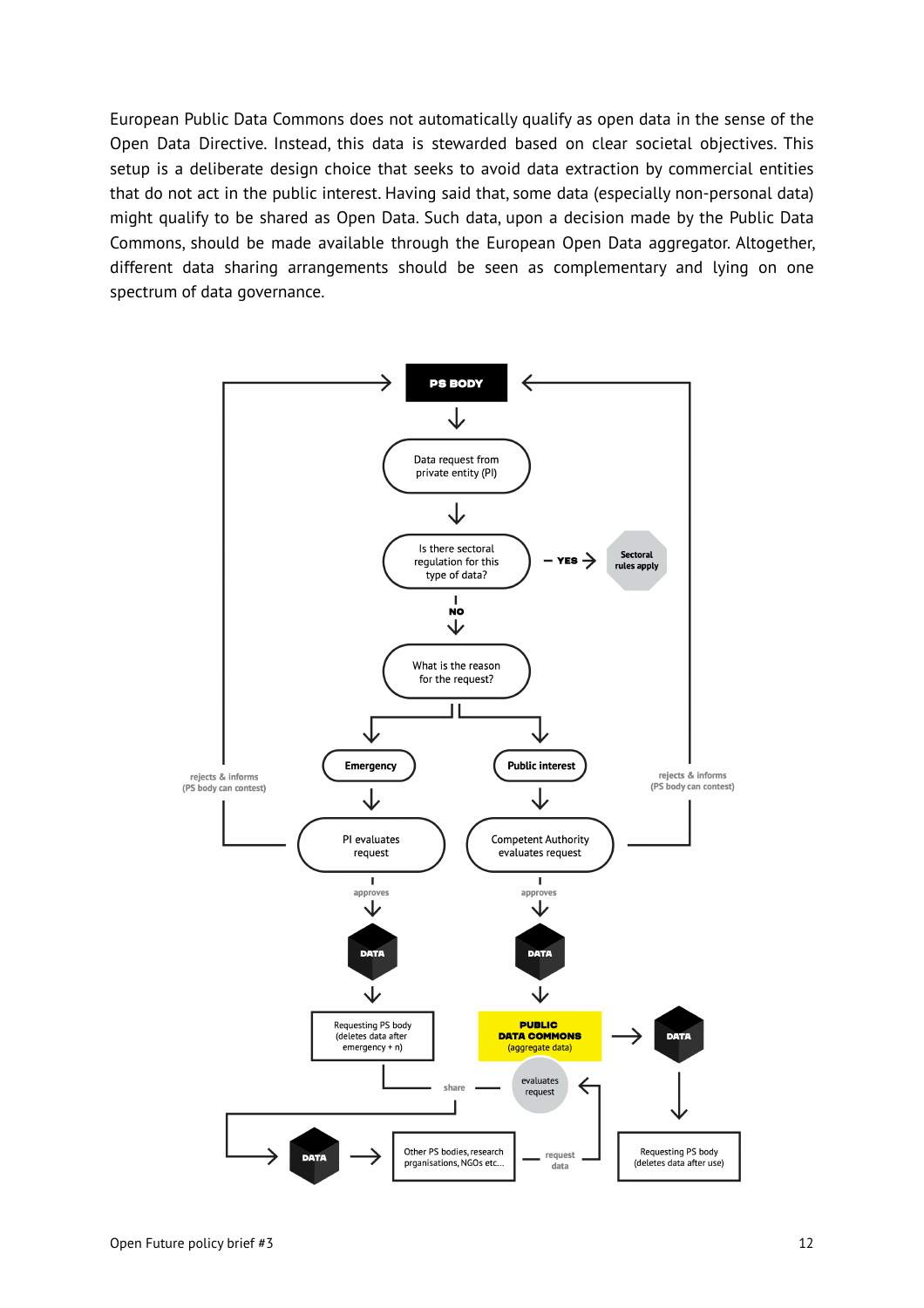The Data Act represents a unique opportunity for the European legislator to deliver on the "data sharing for public good" narratives, which have been discussed for over a decade now. To make this happen the framework for B2G data sharing contained in Chapter V of the proposal needs to be strengthened so that it can serve as a robust baseline for sectoral regulations. As such, it will contribute to a European Public Data Commons that can serve as a public interest steward for data sharing and use in support of public interest objectives, such as securing public health and education, combatting the climate crisis and ensuring strong and just public institutions.

# About Open Future

[Open Future](https://www.openfuture.eu) is a European think tank that develops new approaches to an open internet that maximize societal benefits of shared data, knowledge and culture.

Francesco Vogelezang is a Policy Analyst at Open Future. He holds a Master's degree in European Affairs with a specialization in Digital, New Technology & Public Policy at SciencesPo Paris. He is also a fellow at the Datasphere initiative.

Dr Alek Tarkowski is the Strategy Director at Open Future. He holds a PhD in sociology from the Polish Academy of Science. He has over 15 years of experience with public interest advocacy, movement building and research into the intersection of society, culture and digital technologies.

Paul Keller is the Policy Director at Open Future. He has almost 20 years of experience as a media activist, open policy advocate and systems architect to improve access to knowledge and culture. A political scientist by training, he has a deep understanding of the digital transformation's political, social and legal implications.

Jan J. Zygmuntowski is a Data Commons Fellow at Open Future. His research project is focused on data commons governance. Jan is an economist interested in development studies, the political economy of technology and the digital economy.



This report is published under the terms of the [Creative Commons Attribution License](https://creativecommons.org/licenses/by/4.0/).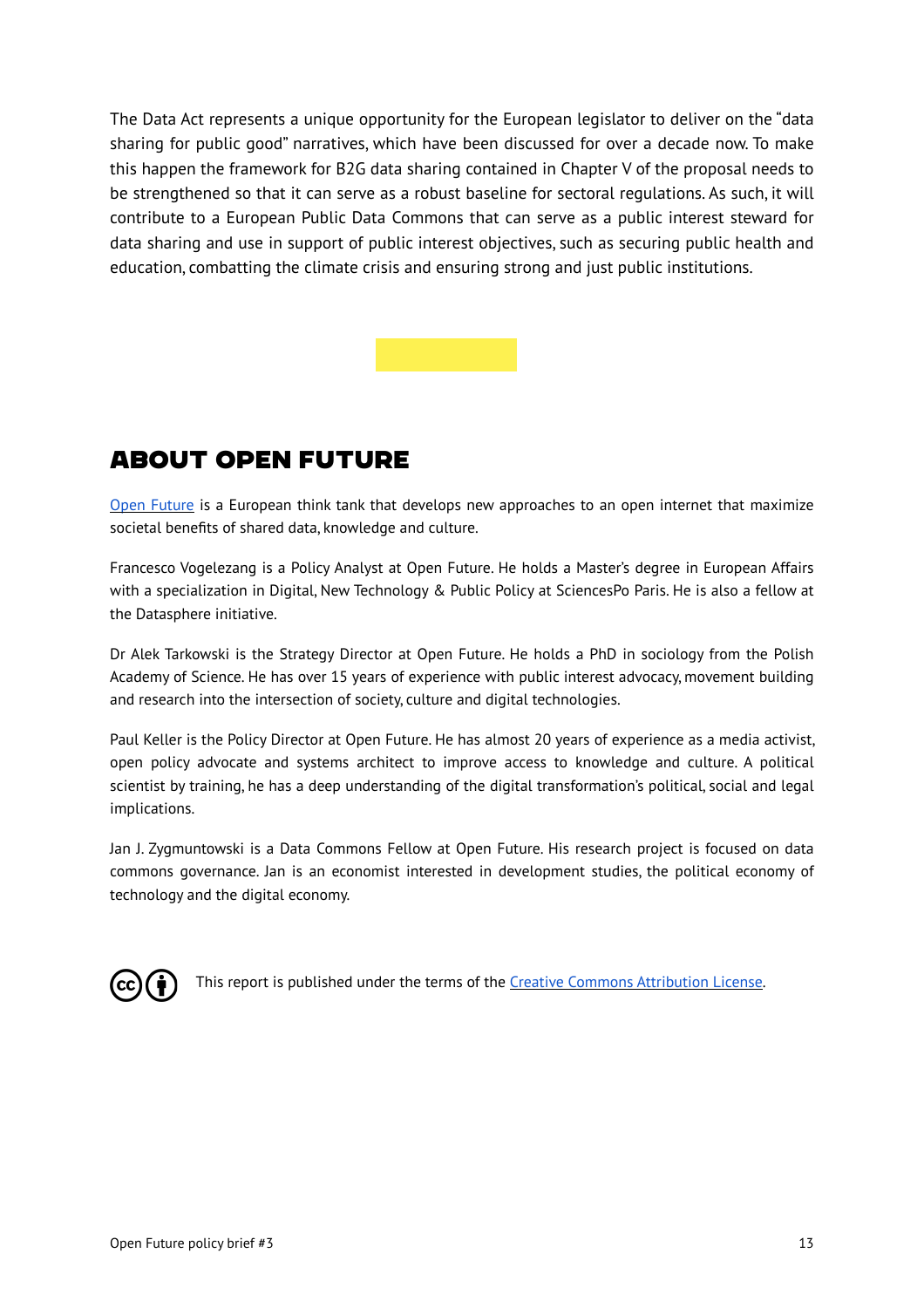# Endnotes:

<span id="page-13-0"></span> Coyle, D. and Diepeveen, S. (2021) *Creating and governing social value from data*. SSRN Scholarly Paper [1](#page-2-0) 3973034. Rochester, NY: Social Science Research Network. doi[:10.2139/ssrn.3973034](https://doi.org/10.2139/ssrn.3973034).

<span id="page-13-1"></span><sup>[2](#page-2-1)</sup> Couldry, N. and Mejias, U.A. (2019) The Costs of Connection: How Data Is Colonizing Human Life and Appropriating It for Capitalism. Stanford: Stanford University Press.

<span id="page-13-2"></span>Singh, P.J. (2019) *Data and Digital Intelligence Commons (Making a Case for their Community Ownership)*. [3](#page-2-2) SSRN Scholarly Paper 3873169. Rochester, NY: Social Science Research Network. doi:[10.2139/](https://doi.org/10.2139/ssrn.3873169) [ssrn.3873169](https://doi.org/10.2139/ssrn.3873169).

<span id="page-13-3"></span>[4](#page-2-3) Mazzucato, M. (2018) VALUE OF EVERYTHING: Making and Taking in the Global Economy. New York

<span id="page-13-4"></span> Ramge, T. and Mayer-Schoenberger, V. (2021) Fuori i dati!: Rompere i monopoli sulle informazioni per [5](#page-2-4) rilanciare il progresso. Egea.

<span id="page-13-5"></span> Fia, T. (2021) 'An Alternative to Data Ownership: Managing Access to Non-Personal Data through the [6](#page-2-5) Commons', *Global Jurist*, 21(1), pp. 181–210. doi:[10.1515/gj-2020-0034.](https://doi.org/10.1515/gj-2020-0034)

<span id="page-13-6"></span> Van Dijck, J. (2021) 'Seeing the forest for the trees: Visualizing platformization and its governance', *New* [7](#page-3-0) *Media & Society*, 23(9), pp. 2801–2819. doi:[10.1177/1461444820940293](https://doi.org/10.1177/1461444820940293).

<span id="page-13-7"></span> Cohen, J.E. (2019) Between Truth and Power: The Legal Constructions of Informational Capitalism. New [8](#page-3-1) York: Oxford University Press. <http://doi.org/10.1093/oso/9780190246693.001.0001>.

<span id="page-13-8"></span> Löfgren, K. and Webster, C.W.R. (2020) 'The value of Big Data in government: The case of "smart cities"', *Big* [9](#page-3-2) *Data & Society*, 7(1), pp. 1-14. doi[:10.1177/2053951720912775](https://doi.org/10.1177/2053951720912775).

<span id="page-13-9"></span>[10](#page-3-3) Morozov, E. (2013) To Save Everything, Click Here: The Folly of Technological Solutionism, 45555th edition. New York: PublicAffairs.

<span id="page-13-10"></span><sup>[11](#page-3-4)</sup> Charitsis, V., Zwick, D. and Bradshaw, A. (2018) 'Creating Worlds that Create Audiences: Theorising Personal Data Markets in the Age of Communicative Capitalism', *tripleC: Communication, Capitalism & Critique. Open Access Journal for a Global Sustainable Information Society*, 16(2), pp. 820–834. doi:[10.31269/](https://doi.org/10.31269/triplec.v16i2.1041) [triplec.v16i2.1041.](https://doi.org/10.31269/triplec.v16i2.1041)

<span id="page-13-11"></span><sup>[12](#page-3-5)</sup> Zygmuntowski, J.J., Zoboli, L. and Nemitz, P.F. (2021) 'Embedding European values in data governance: a case for public data commons', *Internet Policy Review*, 10(3). Available at: [https://policyreview.info/articles/](https://policyreview.info/articles/analysis/embedding-european-values-data-governance-case-public-data-commons) [analysis/embedding-european-values-data-governance-case-public-data-commons \(Accessed: 20 May](https://policyreview.info/articles/analysis/embedding-european-values-data-governance-case-public-data-commons)  2022).

<span id="page-13-12"></span><sup>[13](#page-3-6)</sup> Alemanno, A. (2018) 'Big Data for Good: Unlocking Privately-Held Data to the Benefit of the Many', *European Journal of Risk Regulation*, 9(2), pp. 183–191. doi:[10.1017/err.2018.34.](https://doi.org/10.1017/err.2018.34)

<span id="page-13-13"></span> Poullet, Y. (2020) 'From open data to reverse PSI: a new European policy facing GDPR', *European Public* [14](#page-3-7) *Mosaic*, (11), pp. 42–57.

<span id="page-13-14"></span><sup>[15](#page-3-8)</sup> Grafenstein, M. (2022) Reconciling Conflicting Interests in Data through Data Governance. An Analytical Framework (and a Brief Discussion of the Data Governance Act Draft, the Data Act Draft, the AI Regulation Draft, as well as the GDPR). SSRN Scholarly Paper 4104502. Rochester, NY: Social Science Research Network. Available at: <https://papers.ssrn.com/abstract=4104502>(Accessed: 20 May 2022).

<span id="page-13-15"></span>[16](#page-4-0) Alemanno, A. (2018) ibid.

<span id="page-13-16"></span>[17](#page-4-1) Fia, T. (2021) ibid.

<span id="page-13-17"></span>[18](#page-4-2) Hess, C. and Ostrom, E. (eds) (2006) Understanding Knowledge as a Commons: From Theory to Practice. Cambridge, MA, USA: MIT Press.

<span id="page-13-18"></span>[19](#page-4-3) Wong, J., Henderson, T. and Ball, K. (2022) 'Data protection for the common good: Developing a framework for a data protection-focused data commons', Data & Policy, 4. [http://doi.org/10.1017/](http://doi.org/10.1017/dap.2021.40) [dap.2021.40](http://doi.org/10.1017/dap.2021.40).

<span id="page-13-19"></span><sup>[20](#page-4-4)</sup> Benkler, Y. (2007) The Wealth of Networks: How Social Production Transforms Markets and Freedom. 9/23/07 edition. New Haven, Conn: Yale University Press.

<span id="page-13-20"></span><sup>[21](#page-4-5)</sup> Zygmuntowski, J.J., Zoboli, L. and Nemitz, P.F. (2021).